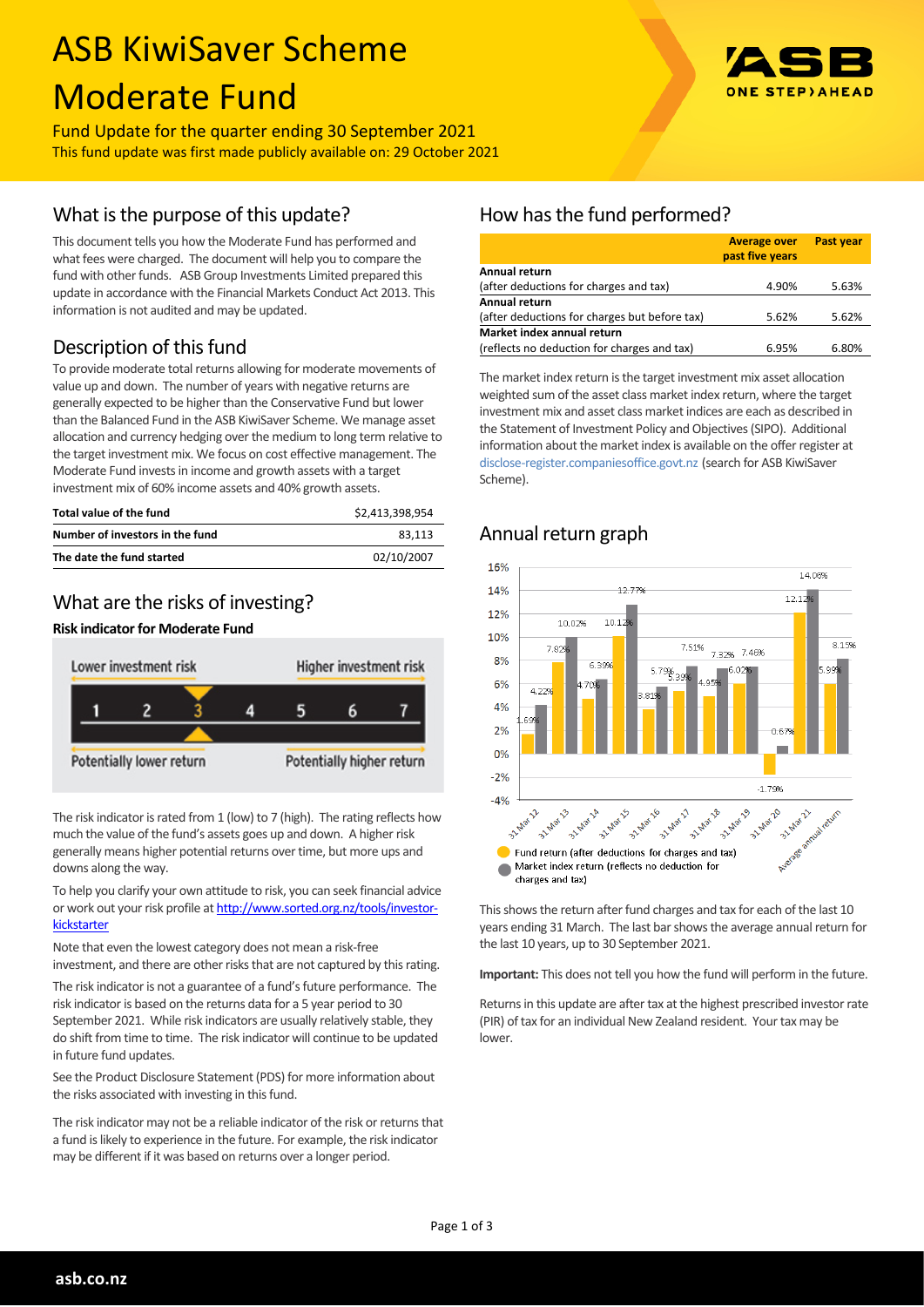### What fees are investors charged?

Investors in the Moderate Fund are charged fund charges. In the year to 31 March 2021 these were:

|                                             | % of net asset value       |
|---------------------------------------------|----------------------------|
| Total fund charges <sup>1</sup>             | 0.60%                      |
| Which are made up of:                       |                            |
| Total management and administration charges | $0.60\%$                   |
| Including:                                  |                            |
| Manager's basic fee                         | 0.60%                      |
| Other management and administration charges | 0.00%                      |
| <b>Total performance-based fees</b>         | 0.00%                      |
| Other charges                               | Dollar amount per investor |
| Membership fees <sup>2</sup>                | \$30.00                    |

*<sup>1</sup>Currently no GST or other tax is payable on the fees.*

*<sup>2</sup>The membership fee was removed from 28 September 2021. Prior to its removal it was charged at \$2.50 per month, in arrears.*

Investors may also be charged individual action fees for specific actions or decisions (for example, for withdrawing from or switching funds). These fees are not currently charged for the fund.

Small differences in fees and charges can have a big impact on your investment over the long term.

### Example of how this applies to an investor

Jason had \$10,000 in the fund at the start of the year and did not make any further contributions. At the end of the year, Jason received a return after fund charges were deducted of \$563.00 (that is 5.63% of his initial \$10,000). Jason also paid \$30.00 in other charges. This gives Jason a total return after tax of \$533.00 for the year.

### What does the fund invest in?

#### **Actual investment mix**

This shows the types of assets that the fund invests in.



#### **Target investment mix**

This shows the mix of assets that the fund generally intends to invest in.

| Cash and cash equivalents    | 8.00%  |
|------------------------------|--------|
| New Zealand fixed interest   | 26.00% |
| International fixed interest | 26.00% |
| Australasian equities        | 16.00% |
| International equities       | 22.00% |
| Listed property              | 0.00%  |
| Unlisted property            | 0.00%  |
| Commodities                  | 0.00%  |
| Other <sup>^</sup>           | 2.00%  |

#### **Currency hedging**

As at 30 September 2021 the fund's exposure to assets denominated in foreign currencies was 52%, of which 76% was hedged. This means the fund's unhedged foreign currency exposure was 12% of the net asset value of the fund. More information on our currency hedging model can be found in the SIPO on the offer register at disclose-register.companiesoffice.govt.nz (search for ASB KiwiSaver Scheme).